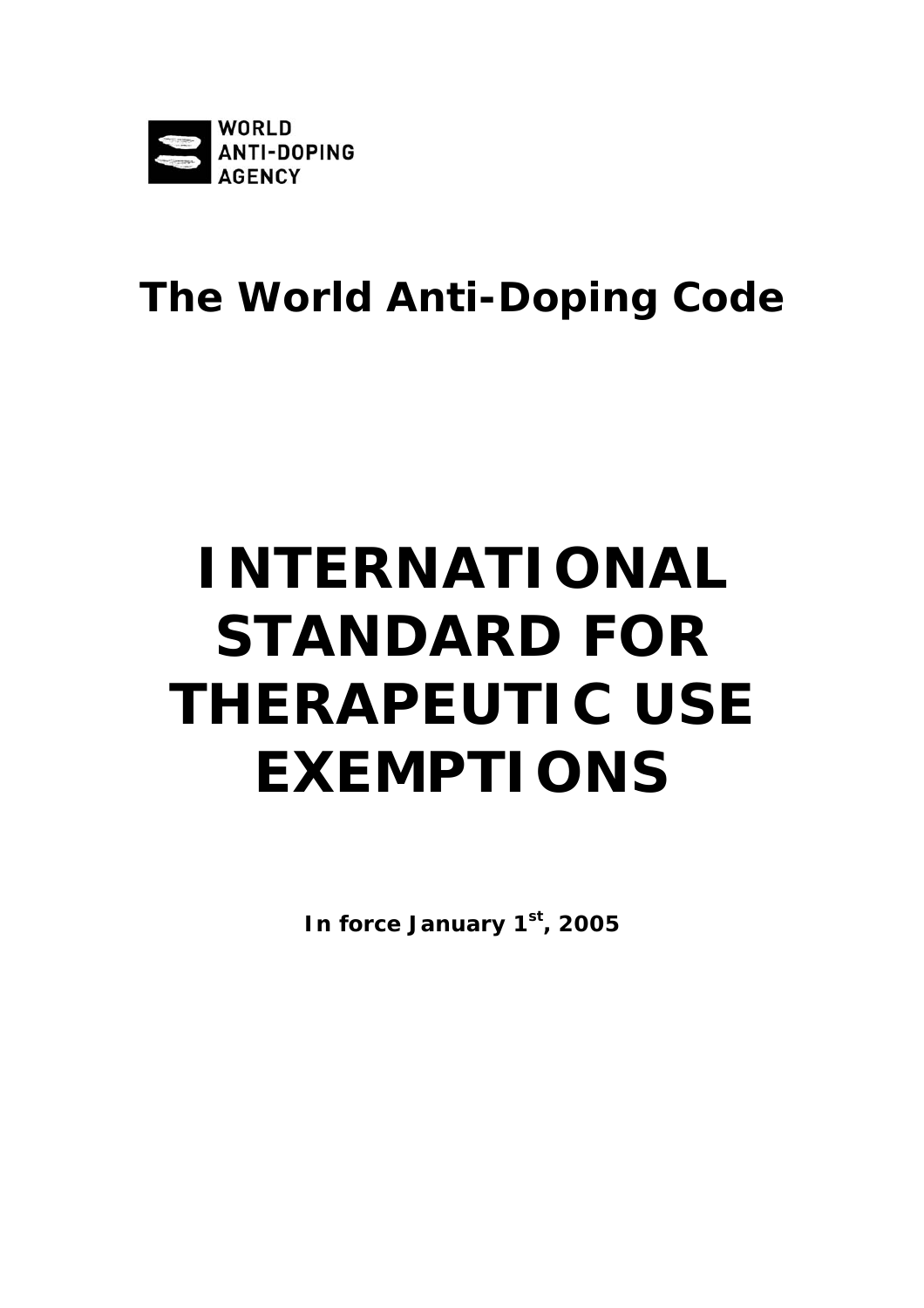#### **PREAMBLE**

The World Anti-Doping Code *International Standard* for Therapeutic Use Exemptions (TUE) is a level 2 mandatory *International Standard* developed as part of the World Anti-Doping Program.

The basis for the development of the *International Standard* for TUE has been a review of various procedures and protocols of International Federations, the IOC, National Anti-Doping Organizations and relevant sections in the revised International Standard for Doping Control (ISDC). A broad WADA expert reference group reviewed, discussed and prepared the document.

The official text of the *International Standard* for Therapeutic Use Exemption shall be maintained by WADA and shall be published in English and French. In the event of any conflict between the English and French versions, the English version shall prevail.

The *International Standard* for **TUE** will come into effect on January 1<sup>st</sup>, 2005.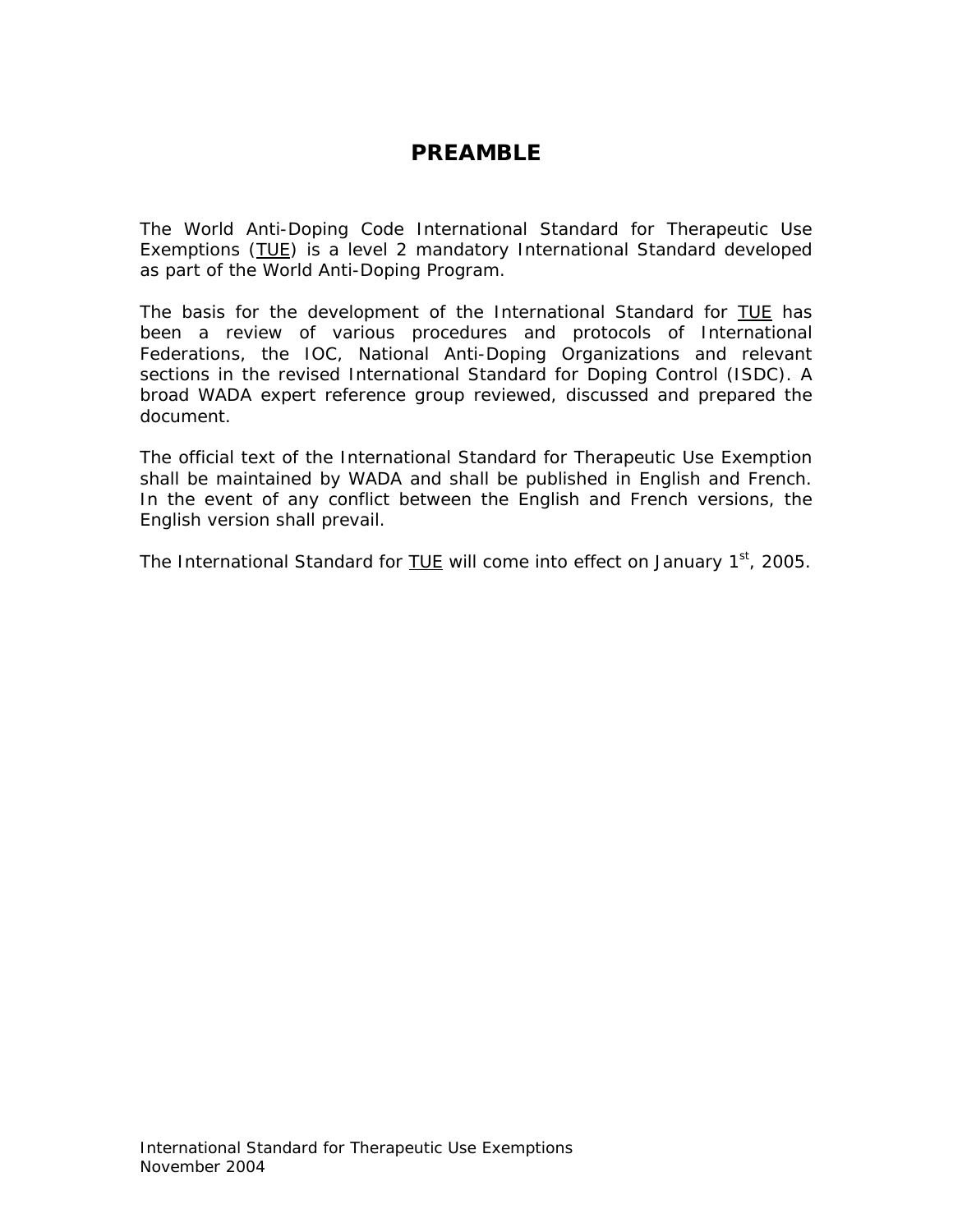# **TABLE OF CONTENTS**

|                                                  | PART ONE: INTRODUCTION, CODE PROVISIONS AND DEFINITIONS. 4        |
|--------------------------------------------------|-------------------------------------------------------------------|
| 1.0                                              |                                                                   |
| 2.0                                              |                                                                   |
| 3.0                                              |                                                                   |
| 3.1                                              |                                                                   |
|                                                  | 3.2 Defined terms from the International Standard for TUE 8       |
| PART TWO: STANDARDS FOR GRANTING THERAPEUTIC USE |                                                                   |
| 4.0                                              |                                                                   |
|                                                  | Criteria for Granting a Therapeutic Use Exemption  9              |
| 5.0.                                             |                                                                   |
| 6.0                                              | Therapeutic Use Exemption Committees (TUECs) 11                   |
| 7.0                                              | Therapeutic Use Exemption Application Process  11                 |
| 8.0                                              | <b>Abbreviated Therapeutic Use Exemption Application Process:</b> |
|                                                  |                                                                   |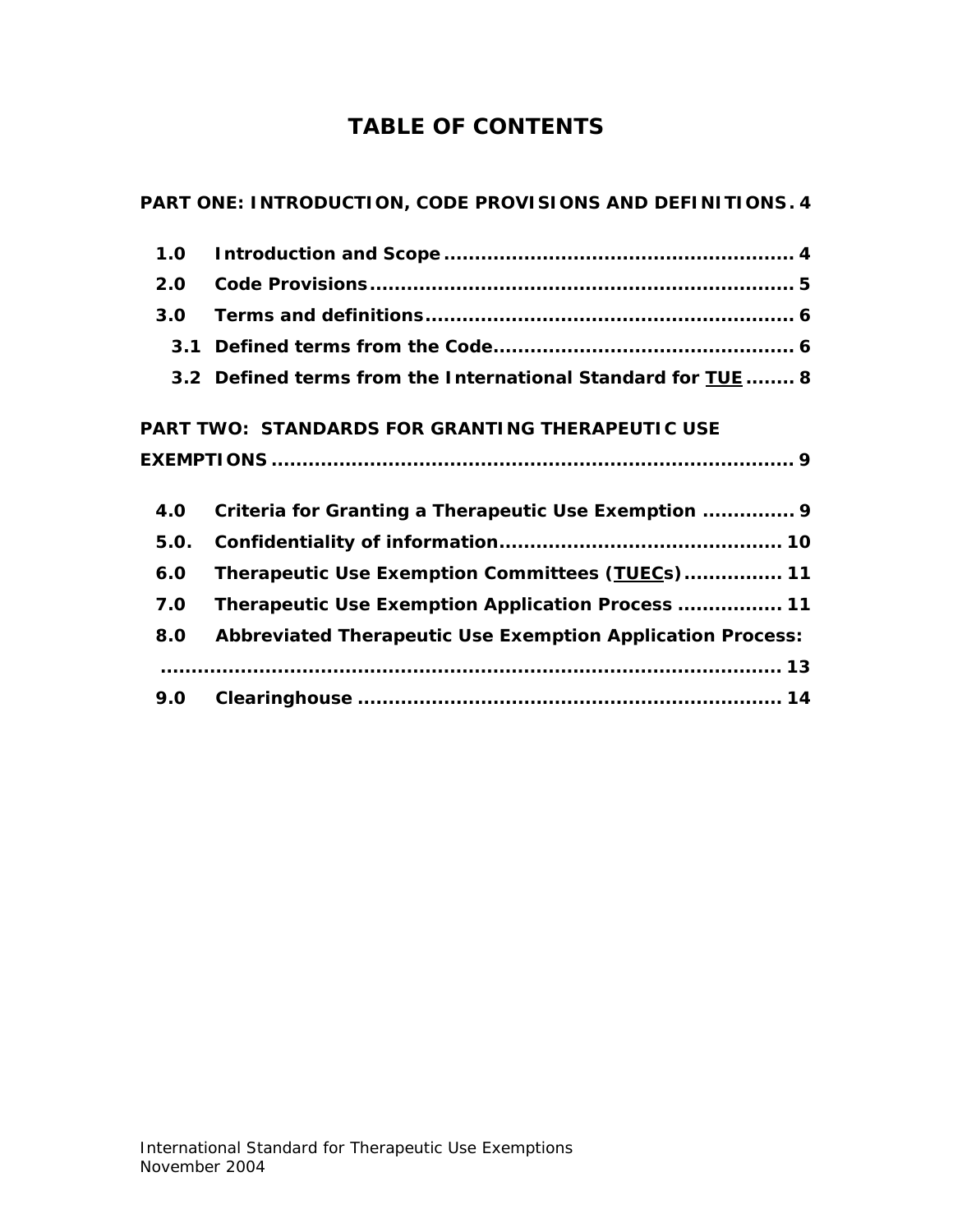#### <span id="page-3-0"></span>**PART ONE: INTRODUCTION, CODE PROVISIONS AND DEFINITIONS**

#### **1.0 Introduction and Scope**

The purpose of the *International Standard* for TUE is to ensure that the process of granting therapeutic use exemptions is harmonized across sports and countries.

The *Code* permits *Athletes* and their physicians to apply for Therapeutic Use Exemptions i.e. permission to use, for therapeutic purposes, substances or methods contained in the *List of Prohibited Substances or Methods* whose use is otherwise prohibited.

The *International Standard* for TUE includes criteria for granting a TUE, confidentiality of information, the formation of Therapeutic Use Exemptions Committees and the TUE application process.

This standard applies to all *Athletes* as defined by and subject to the *Code* i.e. able-bodied *Athletes* and *Athletes* with disabilities.

The World Anti-Doping Program encompasses all of the elements needed in order to ensure optimal harmonization and best practice in international and national anti-doping programs. The main elements are: the *Code* (Level 1), *International Standards* (Level 2), and Models of Best Practice (Level 3).

In the introduction to the *Code*, the purpose and implementation of the *International Standards* are summarized as follows:

"*International Standards* for different technical and operational areas within the anti-doping program will be developed in consultation with the *Signatories* and governments and approved by *WADA*. The purpose of the *International Standards* is harmonization among *Anti-Doping Organizations* responsible for specific technical and operational parts of the anti-doping programs. Adherence to the *International Standards* is mandatory for compliance with the *Code*. The *International Standards* may be revised from time to time by the *WADA* Executive Committee after reasonable consultation with the *Signatories* and governments. Unless provided otherwise in the *Code*, *International Standards* and all revisions shall become effective on the date specified in the International Standard or revision. ."

Compliance with an *International Standard* (as opposed to another alternative standard, practice or procedure) shall be sufficient to conclude that the procedures covered by the *International Standard* were performed properly.

Definitions specified in the *Code* are written in italics. Additional definitions specific to the *International Standard* for TUE are underlined.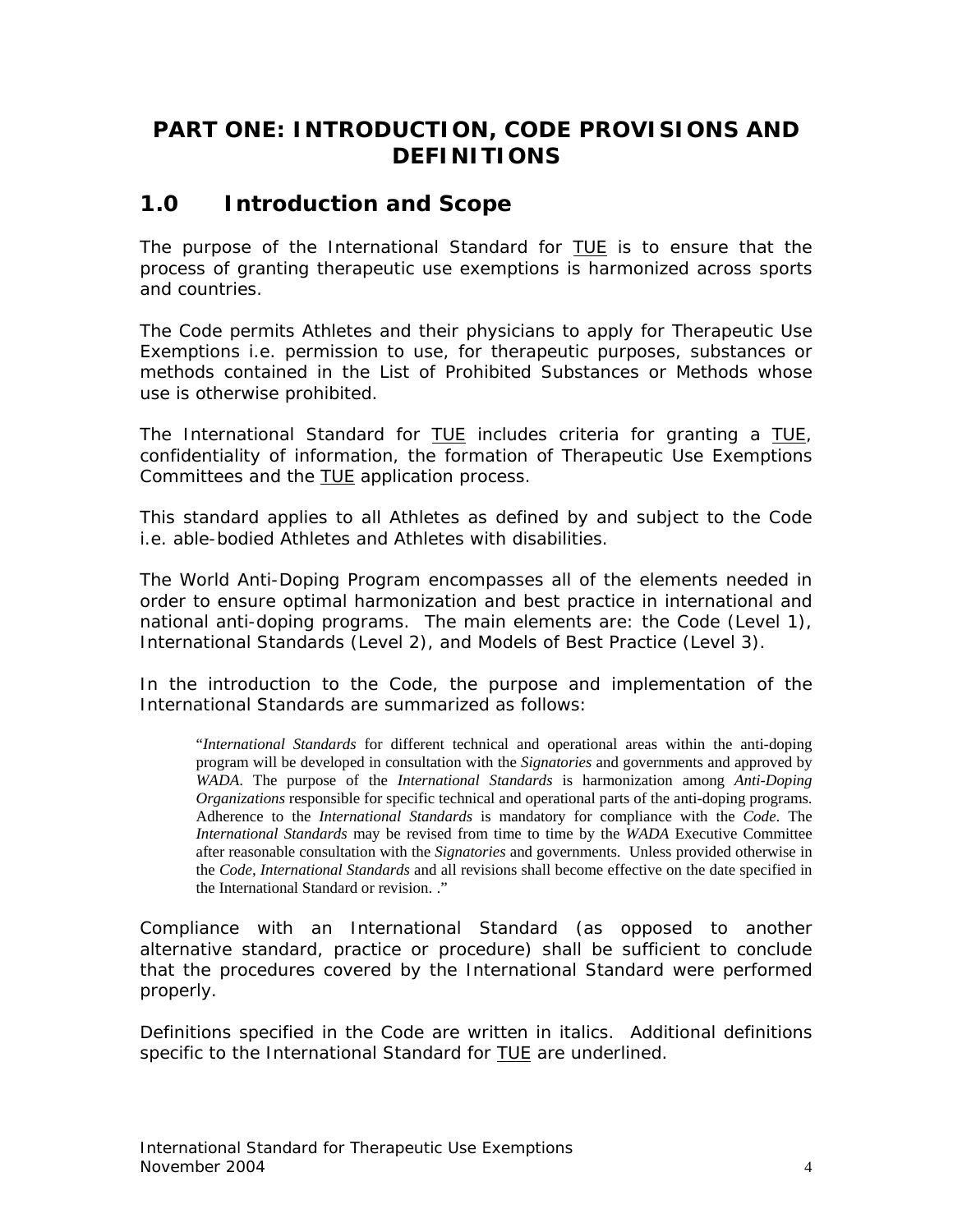# <span id="page-4-0"></span>**2.0** *Code* **Provisions**

The following articles of the *Code* directly address the *International Standard*  for TUE:

#### *Code* **Article 4.4 Therapeutic Use.**

*WADA* shall adopt an *International Standard* for the process of granting therapeutic use exemptions.

Each International Federation shall ensure, for *International-Level Athletes* or any other *Athlete*  who is entered in an *International* Event, that a process is in place whereby *Athletes* with documented medical conditions requiring the *Use* of a *Prohibited Substance* or a *Prohibited Method* may request a therapeutic use exemption. Each *National Anti-Doping Organization* shall ensure, for all *Athletes* within its jurisdiction that are not *International-Level Athletes*, that a process is in place whereby *Athletes* with documented medical conditions requiring the *Use* of a *Prohibited Substance or* a *Prohibited Method* may request a therapeutic use exemption. Such requests shall be evaluated in accordance with the *International Standard* on therapeutic use. *International Federations* and *National Anti-Doping Organizations* shall promptly report to *WADA* the granting of therapeutic use exemptions to any *International-Level Athlete* or nationallevel *Athlete* that is included in his or her *National Anti-Doping Organization's Registered Testing Pool*.

*WADA*, on its own initiative, may review the granting of a therapeutic use exemption to any *International-Level Athlete* or national-level *Athlete* that is included in his or her *National Anti-Doping Organization's Registered Testing Pool*. Further, upon the request of any such *Athlete* that has been denied a therapeutic use exemption, *WADA* may review such denial. If *WADA* determines that such granting or denial of a therapeutic use exemption did not comply with the *International Standard* for therapeutic use exemptions, *WADA* may reverse the decision."

#### *Code* **Article 13.3 Appeals from Decisions Granting or Denying a Therapeutic Use Exemption.**

Decisions by *WADA* reversing the grant or denial of a therapeutic use exemption may be appealed to CAS by the *Athlete* or the *Anti-Doping Organization* whose decision was reversed. Decisions by *Anti-Doping Organizations* denying therapeutic use exemptions, which are not reversed by *WADA*, may be appealed by *International-Level Athletes to CAS* and by other *Athletes* to the national level reviewing body described in Article 13.2.2. If the national level reviewing body reverses the decision to deny a therapeutic use exemption, that decision may be appealed to CAS by *WADA*."

#### *Code* **Article 14.5** *Doping Control* **Information Clearing House.**

*WADA* shall act as a central clearing house for *Doping Control Testing* data and results for *International-Level Athletes* and national-level *Athletes* that have been included in their *National Anti-Doping Organization's Registered Testing Pool*. To facilitate coordinated test distribution planning and to avoid unnecessary duplication in *Testing* by the various *Anti-Doping Organizations*, each *Anti-Doping Organization* shall report all *In-Competition* and *Out-of-Competition* tests on such *Athletes* to the *WADA* clearinghouse as soon as possible after such tests have been conducted.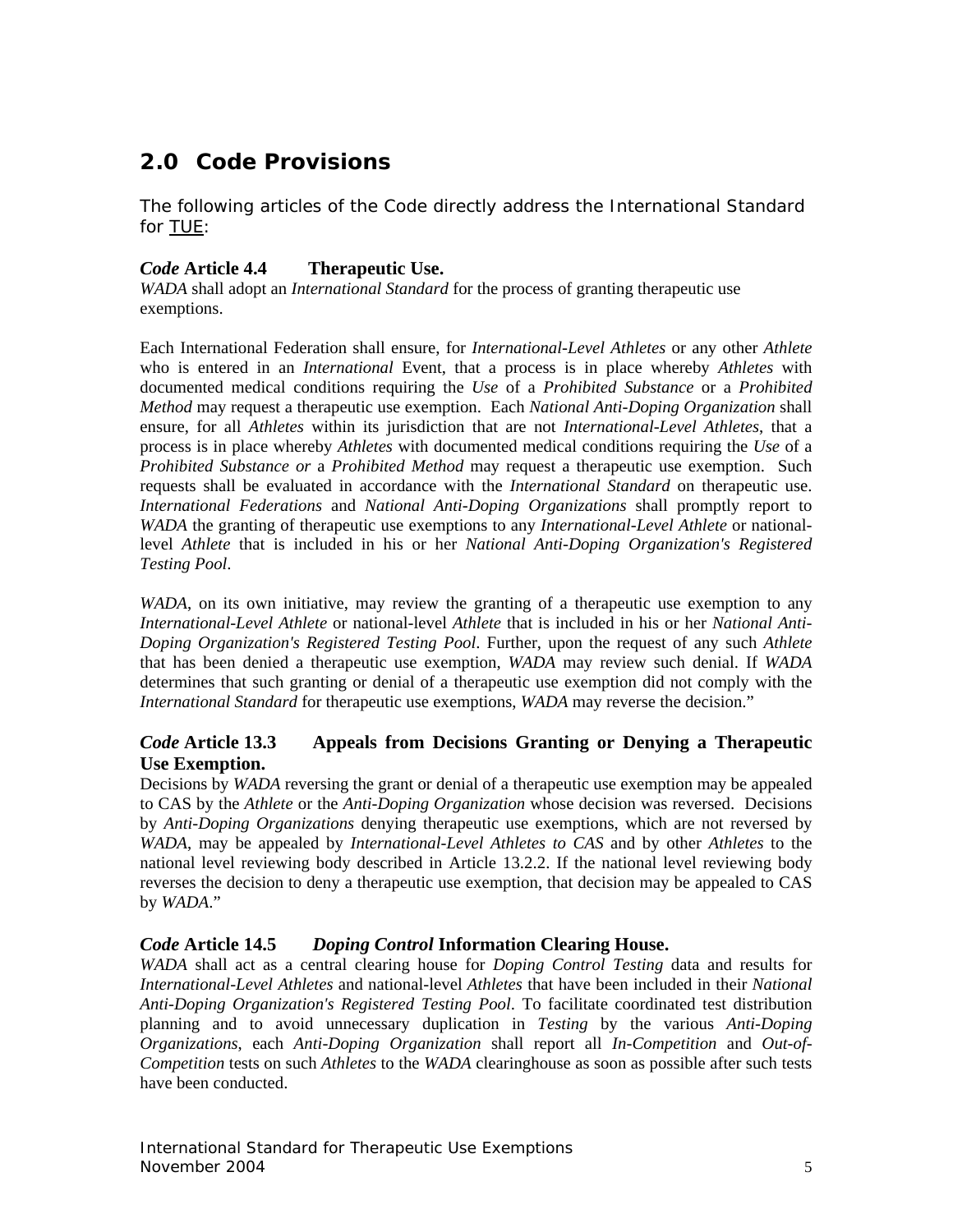<span id="page-5-0"></span>*WADA* shall make this information accessible to the *Athlete*, the *Athlete's* National Federation, *National Olympic Committee* or National Paralympic Committee, *National Anti-Doping Organization*, International Federation, and the International Olympic Committee or International Paralympic Committee. Private information regarding an *Athlete* shall be maintained by *WADA* in strict confidence. *WADA* shall, at least annually, publish statistical reports summarizing such information.

#### *Code* **Article 15.4 Mutual Recognition.**

Subject to the right to appeal provided in Article 13, the *Testing*, therapeutic use exemptions and hearing results or other final adjudications of any *Signatory* which are consistent with the *Code* and are within that *Signatory's* authority, shall be recognized and respected by all other *Signatories*. *Signatories* may recognize the same actions of other bodies which have not accepted the *Code* if the rules of those bodies are otherwise consistent with the *Code*."

### **3.0 Terms and definitions**

#### **3.1 Defined terms from the Code**

*Anti-Doping Organization:* A *Signatory* that is responsible for adopting rules for, initiating, implementing or enforcing any part of the *Doping Control* process. This includes, for example, the International Olympic Committee, the International Paralympic Committee, other *Major Event Organizations* that conduct *Testing* at their *Events*, *WADA*, International Federations, and *National Anti-Doping Organizations.*

*Athlete:* For purposes of *Doping Control*, any *Person* who participates in sport at the international level (as defined by each International Federation) or national level (as defined by each *National Anti-Doping Organization*) and any additional *Person* who participates in sport at a lower level if designated by the *Person*'s *National Anti-Doping Organization*. For purposes of antidoping information and education, any *Person* who participates in sport under the authority of any *Signatory*, government, or other sports organization accepting the *Code*.

*Code:* The World Anti-Doping Code*.*

*Doping Control:* The process including test distribution planning, *Sample*  collection and handling, laboratory analysis, results management, hearings and appeals.

**Event:** A series if individual Competitions conducted together under one ruling body (e.g., the Olympic Games, FINA World Championships or Pan American Games).

*In-Competition***:** For purposes of differentiating between *In-competition* and *Out-of-Competition Testing*, unless provided otherwise in the rules of an International Federation or other relevant *Anti-Doping Organization*, an *In-*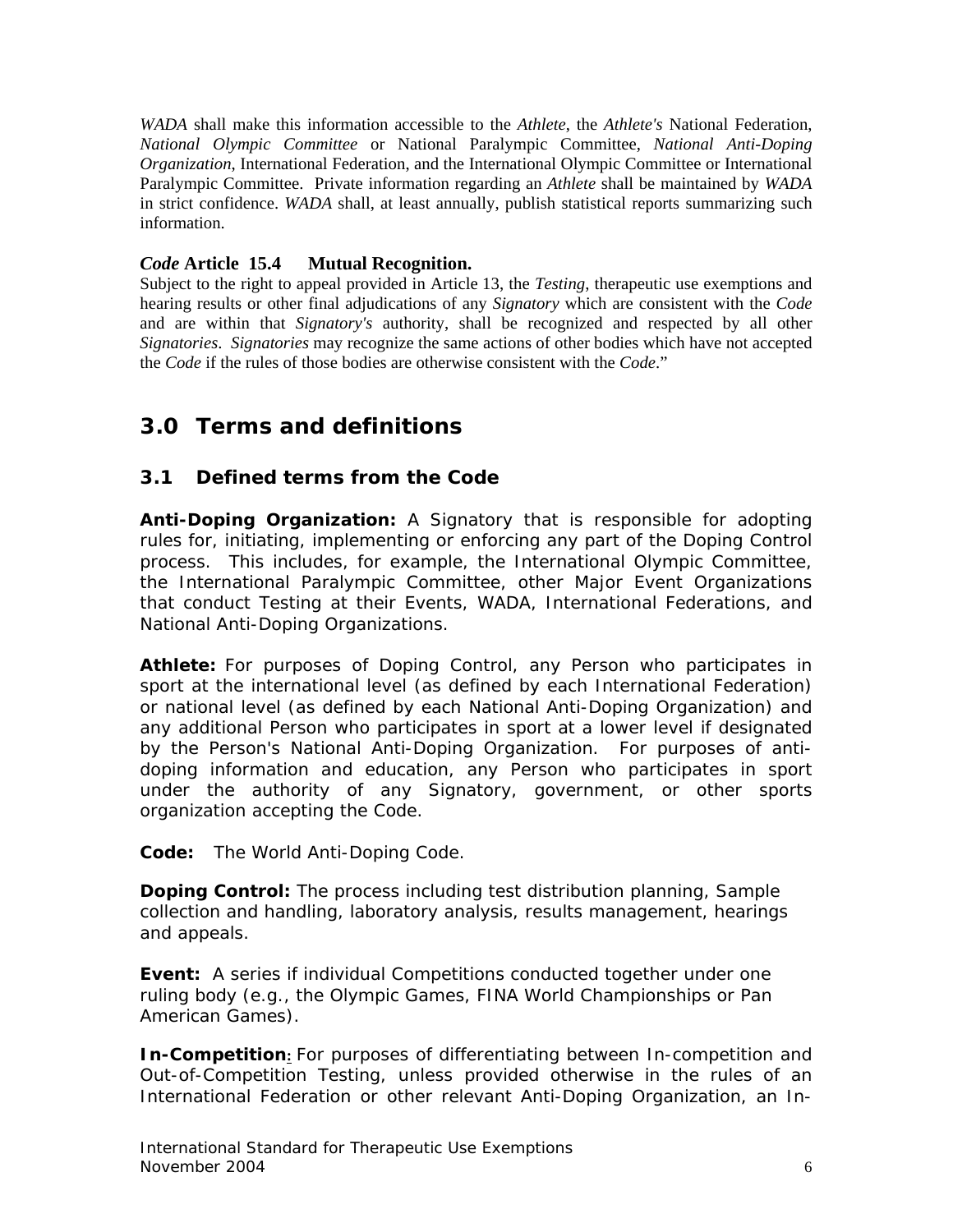*Competition* test is a test where an *Athlete* is selected for *testing* in connection with a specific Competition.

*International-Level Athletes: Athletes* designated by one or more International Federations as being within the *Registered Testing Pool* for an International Federation.

*International Standards:* A standard adopted by *WADA* in support of the *Code*. Compliance with an *International Standard* (as opposed to another alternative standard, practice or procedure) shall be sufficient to conclude that the procedures addressed by the *International Standard* were performed properly.

*National Anti-Doping Organization:* The entity(ies) designated by each country as possessing the primary authority and responsibility to adopt and implement anti-doping rules, direct the collection of *Samples*, the management of test results, and the conduct of hearings, all at the national level. If this designation has not been made by the competent public authority (ies), the entity shall be the country's National Olympic Committee or its designee.

*Out-of-Competition:* Any *Doping Control* which is not *In-Competition***.**

*Prohibited List:* The List identifying the *Prohibited Substances* and *Prohibited Methods*.

*Prohibited Method:* Any method so described on the *Prohibited List*.

*Prohibited Substance:* Any substance so described on the *Prohibited List*.

*Registered Testing Pool:* The pool of top level *Athletes* established separately by each International Federation and *National Anti-Doping Organization* who are subject to both *In-Competition* and *Out-of-Competition* T*esting* as part of that International Federation's or Organization's test distribution plan.

*Signatories:* Those entities signing the *Code* and agreeing to comply with the *Code*, including the International Olympic Committee, International Federations, International Paralympic Committee, *National Olympic Committee*s, National Paralympic Committees, *Major Event Organizations*, *National Anti-Doping Organizations*, and *WADA*.

*Testing:* The parts of the *Doping Control* process involving test distribution planning, *Sample* collection, *Sample* handling, and *Sample* transport to the laboratory.

*WADA:* The World Anti-Doping Agency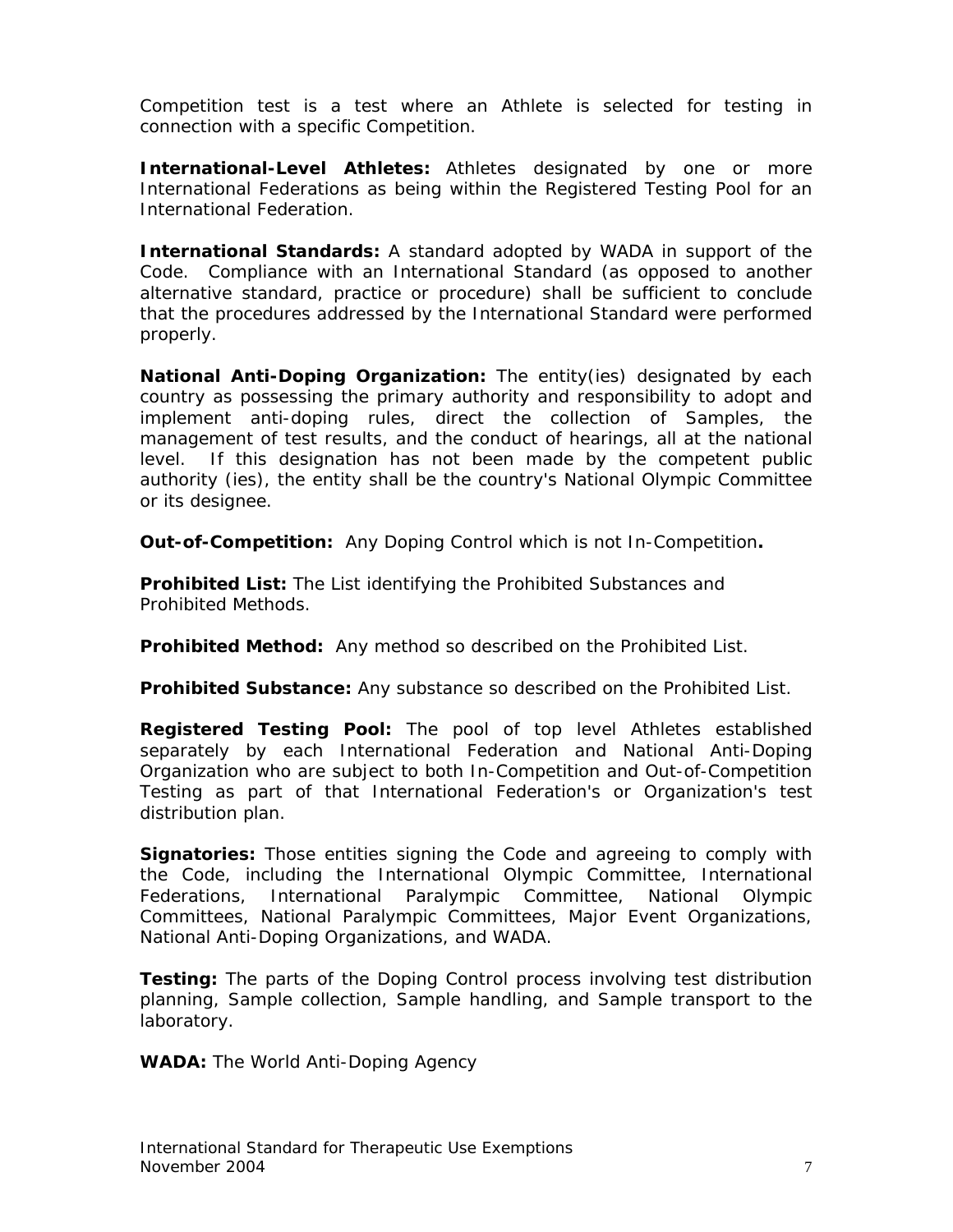#### <span id="page-7-0"></span>**3.2 Defined terms from the** *International Standard* **for TUE**

**Therapeutic:** Of or relating to the treatment of a medical condition by remedial agents or methods; or providing or assisting in a cure.

**TUE:** Therapeutic Use Exemption

**ATUE:** Abbreviated process for Therapeutic Use Exemption described under Section 8 of International Standard for TUE.

**TUEC:** Therapeutic Use Exemption Committee is the Panel established by the relevant *Anti-Doping Organization.* 

**WADA TUEC:** *WADA* Therapeutic Use Exemption Committee is the Panel established by *WADA*.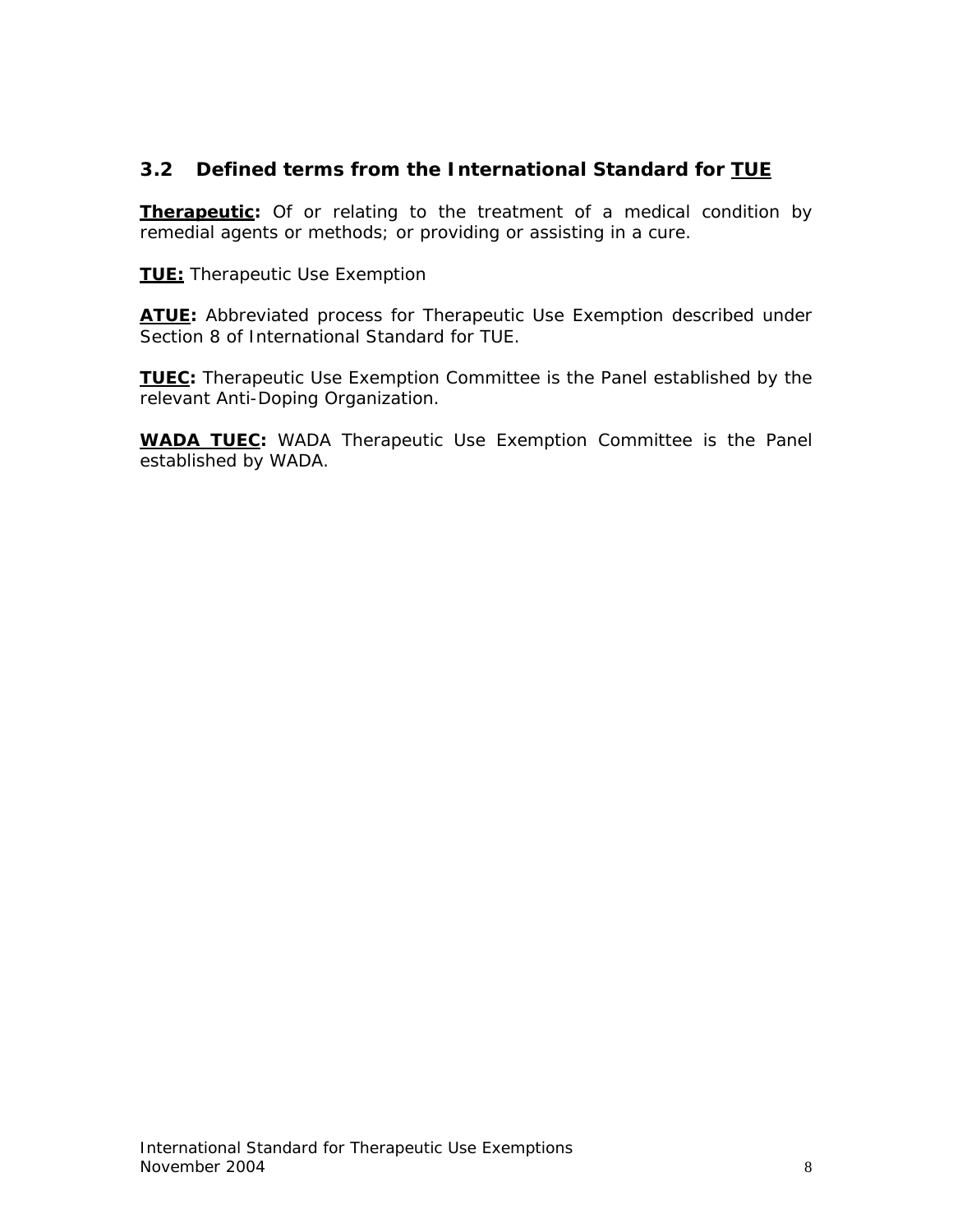# **PART TWO: STANDARDS FOR GRANTING THERAPEUTIC USE EXEMPTIONS**

# <span id="page-8-0"></span>**4.0 Criteria for Granting a Therapeutic Use Exemption**

A Therapeutic Use Exemption (TUE) may be granted to an *Athlete* permitting the use of a *Prohibited Substance* or *Prohibited Method* contained in the *Prohibited List*. An application for a TUE will be reviewed by a Therapeutic Use Exemption Committee (TUEC). The TUEC will be appointed by an *Anti-Doping Organization*. An exemption will be granted only in strict accordance with the following criteria:

*[Comment: This standard applies to all Athletes as defined by and subject to the Code i.e. able-bodied athletes and athletes with disabilities. This Standard will be applied according to an individual's circumstances. For example, an exemption that is appropriate for an athlete with a disability may be inappropriate for other athletes.]* 

**4.1** The *Athlete* should submit an application for a TUE no less than 21 days before participating in an *Event*.

**4.2** The *Athlete* would experience a significant impairment to health if the *Prohibited Substance* or *Prohibited Method* were to be withheld in the course of treating an acute or chronic medical condition.

**4.3** The therapeutic use of the *Prohibited Substance* or *Prohibited Method* would produce no additional enhancement of performance other than that which might be anticipated by a return to a state of normal health following the treatment of a legitimate medical condition. The use of any *Prohibited Substance* or *Prohibited Method* to increase "low-normal" levels of any endogenous hormone is not considered an acceptable therapeutic intervention.

**4.4** There is no reasonable therapeutic alternative to the use of the otherwise *Prohibited Substance* or *Prohibited Method*.

**4.5** The necessity for the use of the otherwise *Prohibited Substance* or *Prohibited Method* cannot be a consequence, wholly or in part, of prior nontherapeutic use of any substance from the *Prohibited List*.

**4.6** The TUE will be cancelled by the granting body, if

- a. The A*thlete* does not promptly comply with any requirements or conditions imposed by the *Anti-Doping Organization* granting the exemption.
- b. The term for which the **TUE** was granted has expired.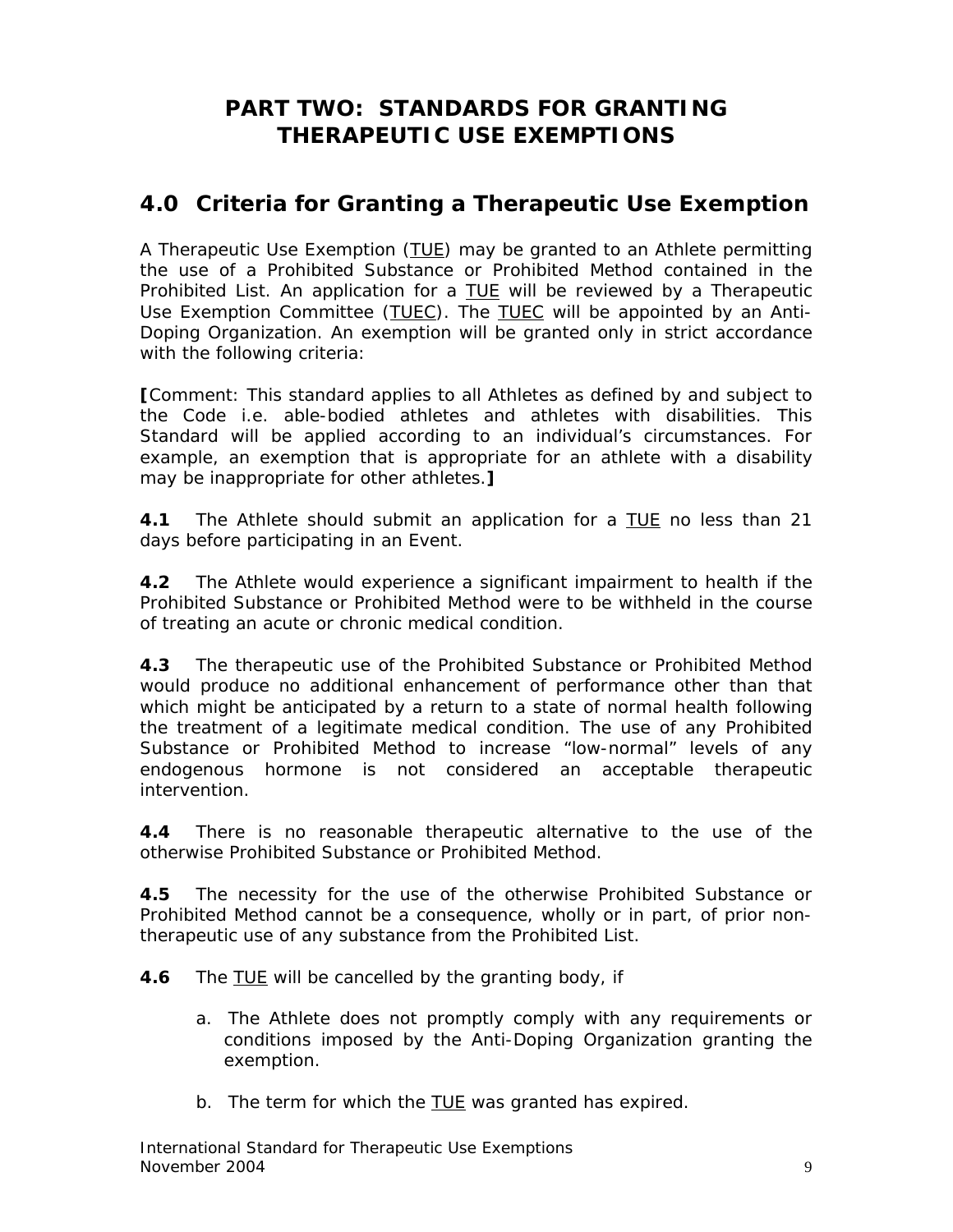c. The A*thlete* is advised that the TUE has been withdrawn by the *Anti-Doping Organization*.

<span id="page-9-0"></span>*[Comment: Each TUE will have a specified duration as decided upon by the TUEC. There may be cases when a TUE has expired or has been withdrawn and the prohibited substance subject to the TUE is still present in the Athlete's body. In such cases, the Anti-Doping Organization conducting the initial review of an adverse finding will consider whether the finding is consistent with expiry or withdrawal of the TUE.]* 

**4.7** An application for a TUE will not be considered for retroactive approval except in cases where:

- a. Emergency treatment or treatment of an acute medical condition was necessary, or
- b. Due to exceptional circumstances, there was insufficient time or opportunity for an applicant to submit, or a TUEC to consider, an application prior to *Doping Control*.

*[Comment: Medical Emergencies or acute medical situations requiring administration of an otherwise Prohibited Substance or Prohibited Method before an application for a* TUE *can be made, are uncommon. Similarly, circumstances requiring expedited consideration of an application for a* TUE *due to imminent competition are infrequent. Anti-Doping Organizations granting* TUE*s should have internal procedures which permit such situations to be addressed.]*

### **5.0. Confidentiality of information**

**5.1** The applicant must provide written consent for the transmission of all information pertaining to the application to members of the TUEC and, as required, other independent medical or scientific experts, or to all necessary staff involved in the management, review or appeal of TUEs.

Should the assistance of external, independent experts be required, all details of the application will be circulated without identifying the *Athlete* involved in the *Athlete*'s care. The applicant must also provide written consent for the decisions of the TUEC to be distributed to other relevant *Anti-Doping Organizations* under the provisions of the *Code*.

**5.2** The members of the TUECs and the administration of the *Anti-Doping Organization* involved will conduct all of their activities in strict confidence. All members of a TUEC and all staff involved will sign confidentiality agreements. In particular they will keep the following information confidential: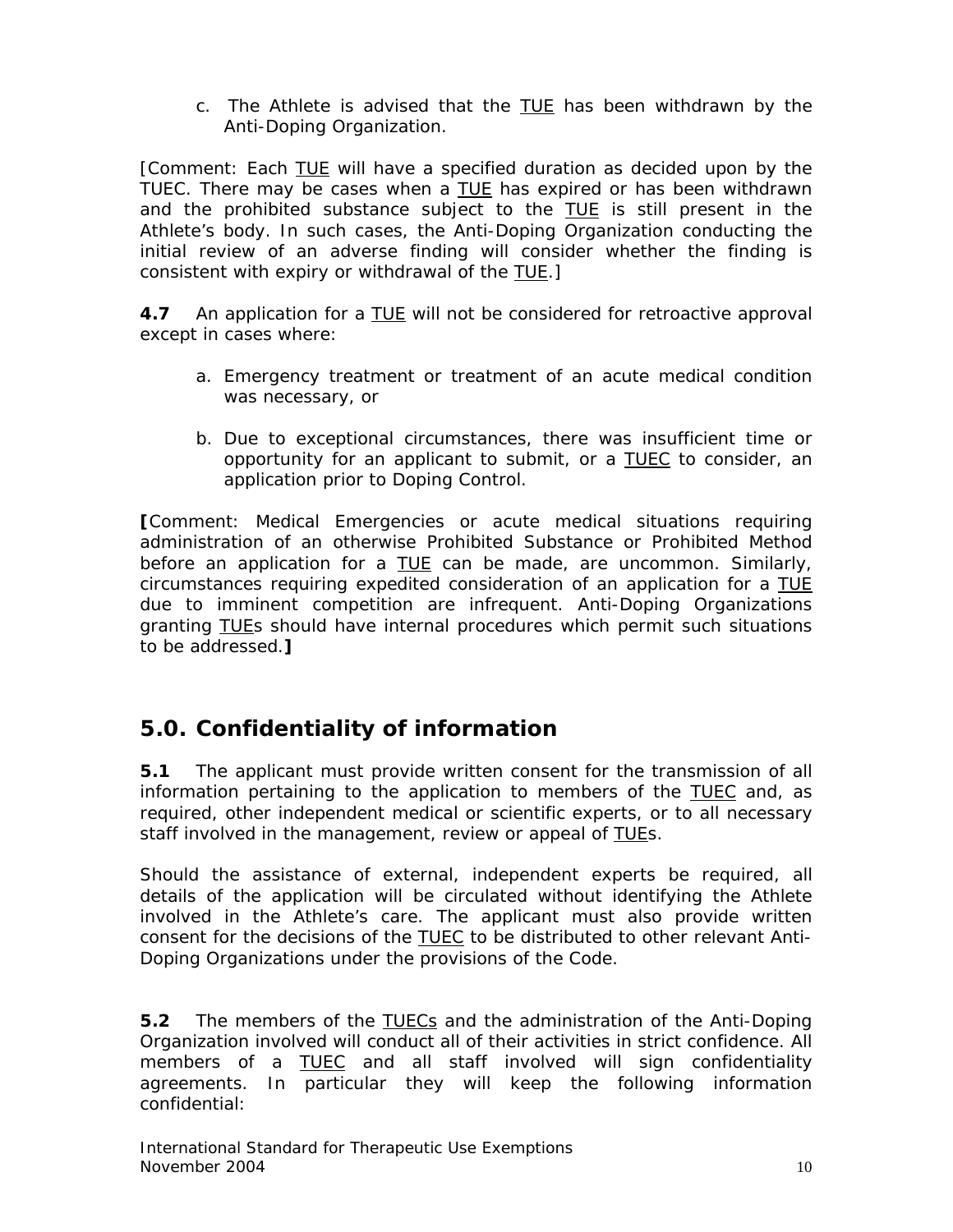- <span id="page-10-0"></span>a. All medical information and data provided by the *Athlete* and physician(s) involved in the *Athlete*'s care.
- b. All details of the application including the name of the physician(s) involved in the process.

Should the *Athlete* wish to revoke the right of the TUEC or the *WADA* TUEC to obtain any health information on his/her behalf, the *Athlete* must notify his/her medical practitioner in writing of the fact. As a consequence of such a decision, the *Athlete* will not receive approval for a TUE or renewal of an existing TUE.

# **6.0 Therapeutic Use Exemption Committees (TUECs)**

TUECs shall be constituted and act in accordance with the following guidelines:

**6.1** TUECs should include at least three physicians with experience in the care and treatment of *Athlete*s and a sound knowledge of clinical, sports and exercise medicine. In order to ensure a level of independence of decisions, a majority of the members of the TUEC should not have any official responsibility in the *Anti-doping organization*. All members of a TUEC will sign a conflict of interest agreement. In applications involving *Athlete*s with disabilities, at least one TUEC member must possess specific experience with the care and treatment of *Athlete*s with disabilities.

**6.2** TUECs may seek whatever medical or scientific expertise they deem appropriate in reviewing the circumstances of any application for a TUE.

**6.3** The *WADA* TUEC shall be composed following the criteria set out in article 6.1. The *WADA* TUEC is established to review on its own initiative TUE decisions granted by *Anti-Doping Organizations*. As specified in article 4.4 of the *Code,* the *WADA* TUEC, upon request by *Athletes* who have been denied TUEs by an *Anti-Doping Organization* will review such decisions with the power to reverse them.

### **7.0 Therapeutic Use Exemption (TUE) Application Process**

**7.1** A TUE will only be considered following the receipt of a completed application form that must include all relevant documents (see appendix 1 – TUE form). The application process must be dealt with in accordance with the principles of strict medical confidentiality.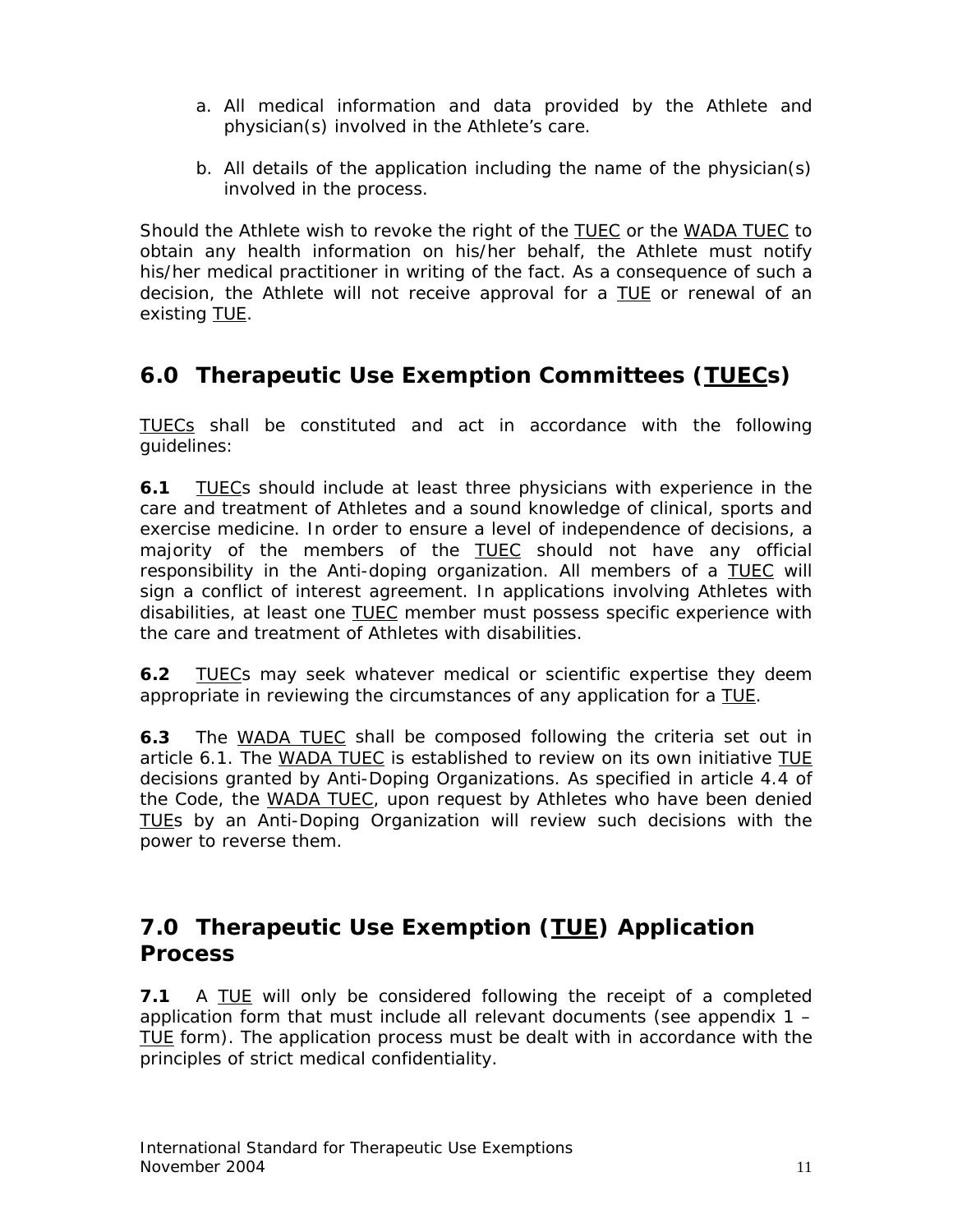**7.2** The TUE application form(s), as set out in appendix 1, can be modified by *Anti-Doping Organizations* to include additional requests for information, but no sections or items shall be removed.

**7.3** The TUE application form(s) may be translated into other language(s) by *Anti-Doping Organizations*, but English or French must remain on the application form(s).

**7.4** An *Athlete* may not apply to more than one *Anti-Doping Organization* for a TUE. The application must identify the *Athlete*'s sport and, where appropriate, discipline and specific position or role.

**7.5** The application must list any previous and/or current requests for permission to use an otherwise *Prohibited Substance* or *Prohibited Method*, the body to whom that request was made, and the decision of that body.

**7.6** The application must include a comprehensive medical history and the results of all examinations, laboratory investigations and imaging studies relevant to the application.

**7.7** Any additional relevant investigations, examinations or imaging studies requested by TUEC of the *Anti-Doping Organization* will be undertaken at the expense of the applicant or his/her national sport governing body.

**7.8** The application must include a statement by an appropriately qualified physician attesting to the necessity of the otherwise *Prohibited Substance* or *Prohibited Method* in the treatment of the *Athlete* and describing why an alternative, permitted medication cannot, or could not, be used in the treatment of this condition.

**7.9** The dose, frequency, route and duration of administration of the otherwise *Prohibited Substance* or *Prohibited Method* in question must be specified.

**7.10** Decisions of the **TUEC**, should be completed within 30 days of receipt of all relevant documentation and will be conveyed in writing to the *Athlete* by the relevant *Anti-Doping Organization*. Where a TUE has been granted to an *Athlete* in the *Anti-Doping Organization Registered Testing Pool*, the *Athlete* and *WADA* will be provided promptly with an approval which includes information pertaining to the duration of the exemption and any conditions associated with the TUE.

**7.11** a. Upon receiving a request by an *Athlete* for review, as specified in article 4.4. of the Code, the *WADA* TUEC will, as specified in article 4.4 of the *Code,* be able to reverse a decision on a TUE granted by an *Anti-Doping Organization*. The *Athlete* shall provide to the *WADA* TUEC all the information for a *TUE* as submitted initially to the *Anti-Doping Organization* accompanied by an application fee. Until the review process has been completed, the original decision remains in effect.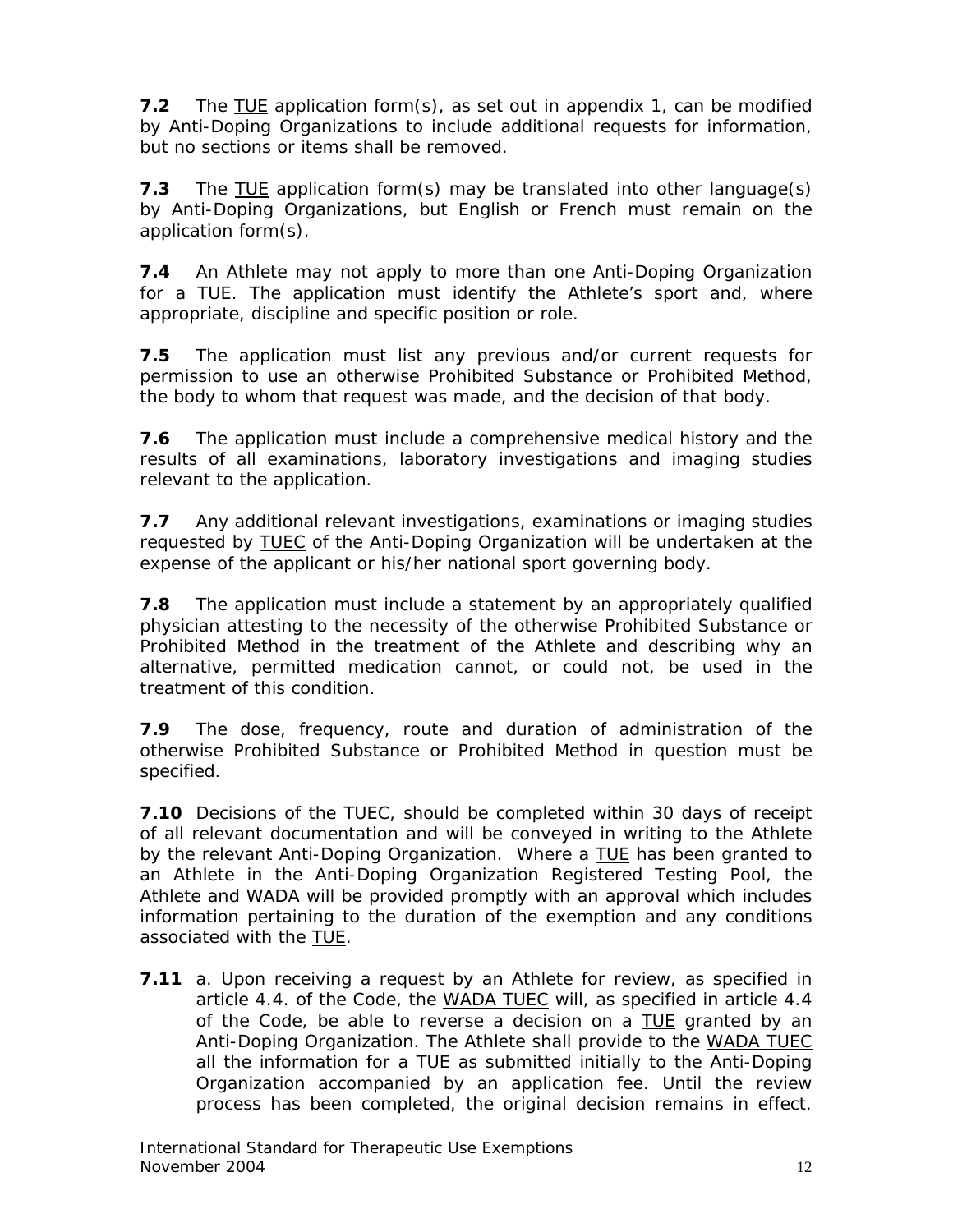<span id="page-12-0"></span>The process should not take longer than 30 days following receipt of the information by *WADA*.

 b. *WADA* can undertake a review at any time. The *WADA* TUEC will complete its review within 30 days.

**7.12** If the decision regarding the granting of a TUE is reversed on review, the reversal shall not apply retroactively and shall not disqualify the *Athlete*'s results during the period that the TUE had been granted and shall take effect no later than 14 days following notification of the decision to the *Athlete*.

### **8.0 Abbreviated Therapeutic Use Exemption (ATUE) Application Process**

**8.1** It is acknowledged that some substances included on the *List of Prohibited Substances* are used to treat medical conditions frequently encountered in the *Athlete* population. In such cases, a full application as detailed in section 4, and section 7, is unnecessary. Accordingly an abbreviated process of the TUE is established.

**8.2** The *Prohibited Substances* or *Prohibited Methods* which may be permitted by this abbreviated process are strictly limited to the following: Beta-2 agonists (formoterol, salbutamol, salmeterol and terbutaline) by inhalation, and glucocorticosteroids by non-systemic routes.

**8.3** To use one of the substances above, the *Athlete* shall provide to the *Anti-Doping Organization* a medical notification justifying the therapeutic necessity. Such medical notification, as contained in Appendix 2, shall describe the diagnosis, name of the drug, dosage, route of administration and duration of the treatment.

When applicable any tests undertaken in order to establish the diagnosis should be included (without the actual results or details).

- **8.4** The abbreviated process includes:
	- a. Approval for use of *Prohibited Substances* subject to the abbreviated process is effective upon receipt of a complete notification by the *Anti-Doping Organization.* Incomplete notifications must be returned to the applicant.
	- *b.* On receipt of a complete notification, the *Anti-Doping Organization* shall promptly advise the *Athlete*. As appropriate, the *Athlete*'s IF, NF and NADO shall also be advised. The *Anti-Doping Organization* shall advise WADA only upon receipt of a notification from an *Internationallevel Athlete.*
	- c. A notification for an ATUE will not be considered for retroactive approval except: